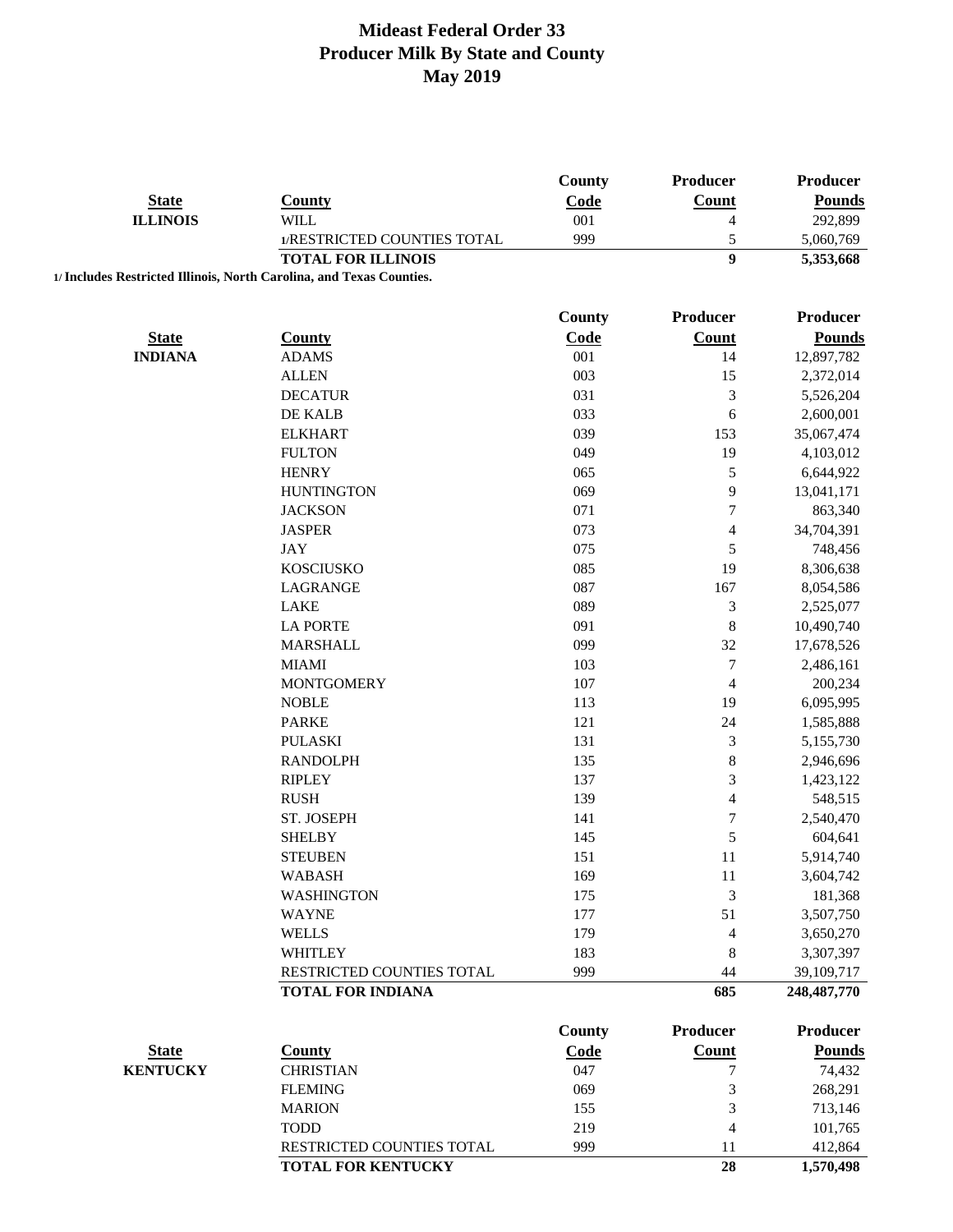| <b>State</b><br><b>MARYLAND</b> | <b>County</b><br><b>GARRETT</b> | County<br>Code<br>023 | <b>Producer</b><br>Count<br>38 | Producer<br><b>Pounds</b><br>3,136,567 |
|---------------------------------|---------------------------------|-----------------------|--------------------------------|----------------------------------------|
|                                 | <b>TOTAL FOR MARYLAND</b>       |                       | 38                             | 3,136,567                              |
|                                 |                                 | County                | <b>Producer</b>                | Producer                               |
| <b>State</b>                    | <b>County</b>                   | Code                  | Count                          | <b>Pounds</b>                          |
| <b>MICHIGAN</b>                 | <b>ALCONA</b>                   | 001                   | $\overline{\mathcal{L}}$       | 1,269,530                              |
|                                 | <b>ALGER</b>                    | 003                   | $\overline{\mathcal{A}}$       | 283,864                                |
|                                 | <b>ALLEGAN</b>                  | 005                   | 43                             | 40,396,343                             |
|                                 | <b>ALPENA</b>                   | 007                   | 18                             | 5,000,733                              |
|                                 | <b>ARENAC</b>                   | 011                   | 20                             | 10,090,382                             |
|                                 | <b>BARRY</b>                    | 015                   | 21                             | 33,665,582                             |
|                                 | <b>BAY</b>                      | 017                   | 5                              | 1,850,501                              |
|                                 | <b>BERRIEN</b>                  | 021                   | 6                              | 2,764,516                              |
|                                 | <b>BRANCH</b>                   | 023                   | $\,8\,$                        | 5,600,001                              |
|                                 | <b>CALHOUN</b>                  | 025                   | 19                             | 15,116,184                             |
|                                 | CASS                            | 027                   | 3                              | 52,045                                 |
|                                 | <b>CHARLEVOIX</b>               | 029                   | $\overline{\mathcal{L}}$       | 915,044                                |
|                                 | <b>CHIPPEWA</b>                 | 033                   | 5                              | 430,322                                |
|                                 | <b>CLARE</b>                    | 035                   | 16                             | 4,743,598                              |
|                                 | <b>CLINTON</b>                  | 037                   | 40                             | 82,641,264                             |
|                                 | <b>DELTA</b>                    | 041                   | 3                              | 311,384                                |
|                                 | <b>EATON</b>                    | 045                   | 18                             | 2,137,253                              |
|                                 | <b>EMMET</b>                    | 047                   | 3                              | 401,017                                |
|                                 | <b>GENESEE</b>                  | 049                   | 5                              | 796,754                                |
|                                 | <b>GLADWIN</b>                  | 051                   | 5                              | 2,210,170                              |
|                                 | <b>GRATIOT</b>                  | 057                   | 31                             | 97,477,203                             |
|                                 | <b>HILLSDALE</b>                | 059                   | 18                             | 10,268,026                             |
|                                 | <b>HURON</b>                    | 063                   | 55                             | 97,542,495                             |
|                                 | <b>INGHAM</b>                   | 065                   | $20\,$                         | 8,718,542                              |
|                                 | <b>IONIA</b>                    | 067                   | 33                             | 36,439,626                             |
|                                 | <b>IOSCO</b>                    | 069                   | 13                             | 5,846,440                              |
|                                 | <b>ISABELLA</b>                 | 073                   | 32                             | 19,181,654                             |
|                                 | <b>JACKSON</b>                  | 075                   | 15                             | 6,910,793                              |
|                                 | <b>KALAMAZOO</b>                | 077                   | 6                              | 16,101,711                             |
|                                 | <b>KENT</b>                     | 081                   | $22\,$                         | 17,674,424                             |
|                                 | <b>LAPEER</b>                   | 087                   | 16                             | 2,765,764                              |
|                                 | <b>LENAWEE</b>                  | 091                   | 22                             | 40,123,232                             |
|                                 | <b>LIVINGSTON</b>               | 093                   | $\overline{9}$                 | 5,182,507                              |
|                                 | <b>MACOMB</b>                   | 099                   | 3                              | 180,251                                |
|                                 | <b>MASON</b>                    | 105                   | 9                              | 4,011,646                              |
|                                 | <b>MECOSTA</b>                  | 107                   | 16                             | 7,076,365                              |
|                                 | <b>MENOMINEE</b>                | 109                   | 12                             | 2,050,128                              |
|                                 | <b>MISSAUKEE</b>                | 113                   | 37                             | 51,293,244                             |
|                                 | <b>MONTCALM</b>                 | 117                   | 44                             | 21,568,053                             |
|                                 | <b>MONTMORENCY</b>              | 119                   | 5                              | 998,542                                |
|                                 | <b>MUSKEGON</b>                 | 121                   | 13                             | 18,796,743                             |
|                                 | <b>NEWAYGO</b>                  | 123                   | 38                             | 20,819,450                             |
|                                 | <b>OCEANA</b>                   | 127                   | 6                              | 903,059                                |
|                                 | <b>OGEMAW</b>                   | 129                   | 29                             | 13,862,701                             |
|                                 | <b>OSCEOLA</b>                  | 133                   | $28\,$                         | 22,334,300                             |
|                                 | <b>OSCODA</b>                   | 135                   | 11                             | 746,011                                |
|                                 | <b>OTTAWA</b>                   | 139                   | 47                             | 64,854,494                             |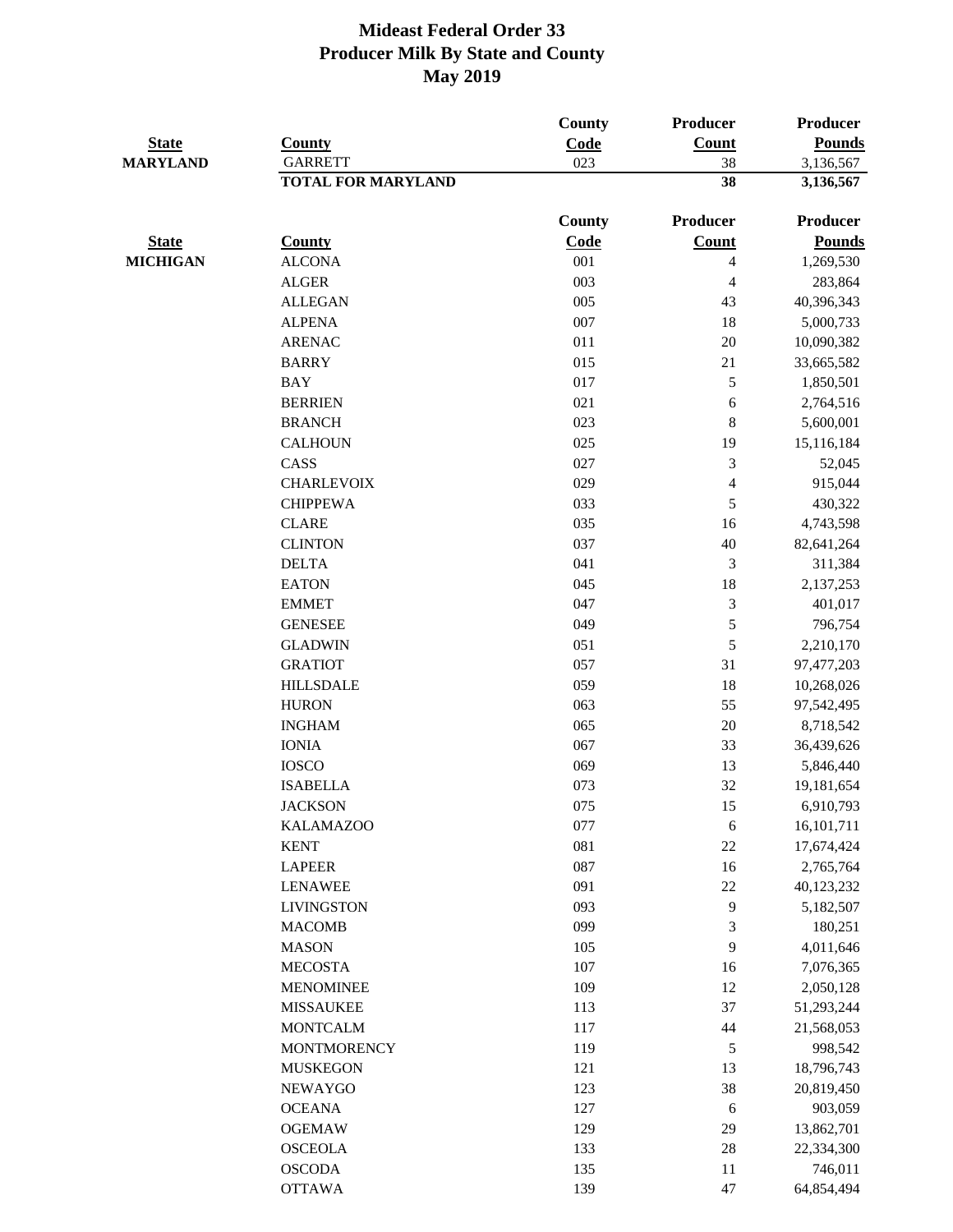|                  |                            | County | Producer        | <b>Producer</b> |
|------------------|----------------------------|--------|-----------------|-----------------|
| <b>State</b>     | <b>County</b>              | Code   | Count           | <b>Pounds</b>   |
| <b>MICHIGAN</b>  | PRESQUE ISLE               | 141    | $\overline{4}$  | 801,862         |
|                  | <b>SAGINAW</b>             | 145    | 13              | 5,586,265       |
|                  | <b>ST. CLAIR</b>           | 147    | 9               | 1,939,333       |
|                  | ST. JOSEPH                 | 149    | 20              | 10,680,850      |
|                  | <b>SANILAC</b>             | 151    | 65              | 65,168,748      |
|                  | <b>SHIAWASSEE</b>          | 155    | 14              | 5,027,786       |
|                  | <b>TUSCOLA</b>             | 157    | 29              | 30,360,010      |
|                  | <b>VAN BUREN</b>           | 159    | 9               | 19,854,483      |
|                  | <b>WASHTENAW</b>           | 161    | 11              | 3,029,368       |
|                  | <b>WEXFORD</b>             | 165    | 10              | 733,033         |
|                  | RESTRICTED COUNTIES TOTAL  | 999    | 18              | 5,164,899       |
|                  | <b>TOTAL FOR MICHIGAN</b>  |        | 1,042           | 952,750,528     |
|                  |                            | County | Producer        | <b>Producer</b> |
| <b>State</b>     | <b>County</b>              | Code   | Count           | <b>Pounds</b>   |
| <b>MINNESOTA</b> | <b>OTTER TAIL</b>          | 129    | 3               | 83,460          |
|                  | <b>WADENA</b>              | 133    | $\overline{4}$  | 45,602          |
|                  | RESTRICTED COUNTIES TOTAL  | 999    | 4               | 203,336         |
|                  | <b>TOTAL FOR MINNESOTA</b> |        | 11              | 332,398         |
|                  |                            | County | <b>Producer</b> | <b>Producer</b> |
| <b>State</b>     | County                     | Code   | Count           | <b>Pounds</b>   |
| <b>NEW YORK</b>  | <b>CATTARAUGUS</b>         | 009    | 46              | 19,349,669      |
|                  | <b>CHAUTAUQUA</b>          | 013    | 89              | 25, 237, 532    |
|                  | <b>CHEMUNG</b>             | 015    | 3               | 1,126,214       |
|                  | <b>ERIE</b>                | 029    | 9               | 2,951,119       |
|                  | <b>LIVINGSTON</b>          | 051    | 6               | 3,378,587       |
|                  | <b>STEUBEN</b>             | 101    | 11              | 2,940,714       |
|                  | <b>WYOMING</b>             | 121    | 12              | 26,376,648      |
|                  | RESTRICTED COUNTIES TOTAL  | 999    | 9               | 11,058,736      |
|                  | <b>TOTAL FOR NEW YORK</b>  |        | 185             | 92,419,219      |

|              |                   | County | <b>Producer</b> | <b>Producer</b> |
|--------------|-------------------|--------|-----------------|-----------------|
| <b>State</b> | <b>County</b>     | Code   | Count           | <b>Pounds</b>   |
| <b>OHIO</b>  | <b>ADAMS</b>      | 001    | 13              | 1,141,664       |
|              | <b>ALLEN</b>      | 003    | 3               | 623,677         |
|              | <b>ASHLAND</b>    | 005    | 45              | 16,513,286      |
|              | <b>ASHTABULA</b>  | 007    | 21              | 7,199,837       |
|              | <b>ATHENS</b>     | 009    | 5               | 399,398         |
|              | <b>AUGLAIZE</b>   | 011    | 30              | 5,389,902       |
|              | <b>BELMONT</b>    | 013    | 9               | 832,191         |
|              | <b>BROWN</b>      | 015    | 7               | 595,059         |
|              | <b>CARROLL</b>    | 019    | 21              | 1,889,549       |
|              | <b>CHAMPAIGN</b>  | 021    | 9               | 1,113,136       |
|              | <b>CLARK</b>      | 023    | 4               | 9,243,506       |
|              | <b>CLINTON</b>    | 027    | 5               | 422,034         |
|              | <b>COLUMBIANA</b> | 029    | 62              | 15,056,506      |
|              | <b>COSHOCTON</b>  | 031    | 20              | 2,516,454       |
|              | <b>CRAWFORD</b>   | 033    | 8               | 2,391,279       |
|              | <b>DARKE</b>      | 037    | 26              | 8,709,944       |
|              | <b>DEFIANCE</b>   | 039    | 4               | 6,478,440       |
|              | <b>DELAWARE</b>   | 041    | 3               | 192,318         |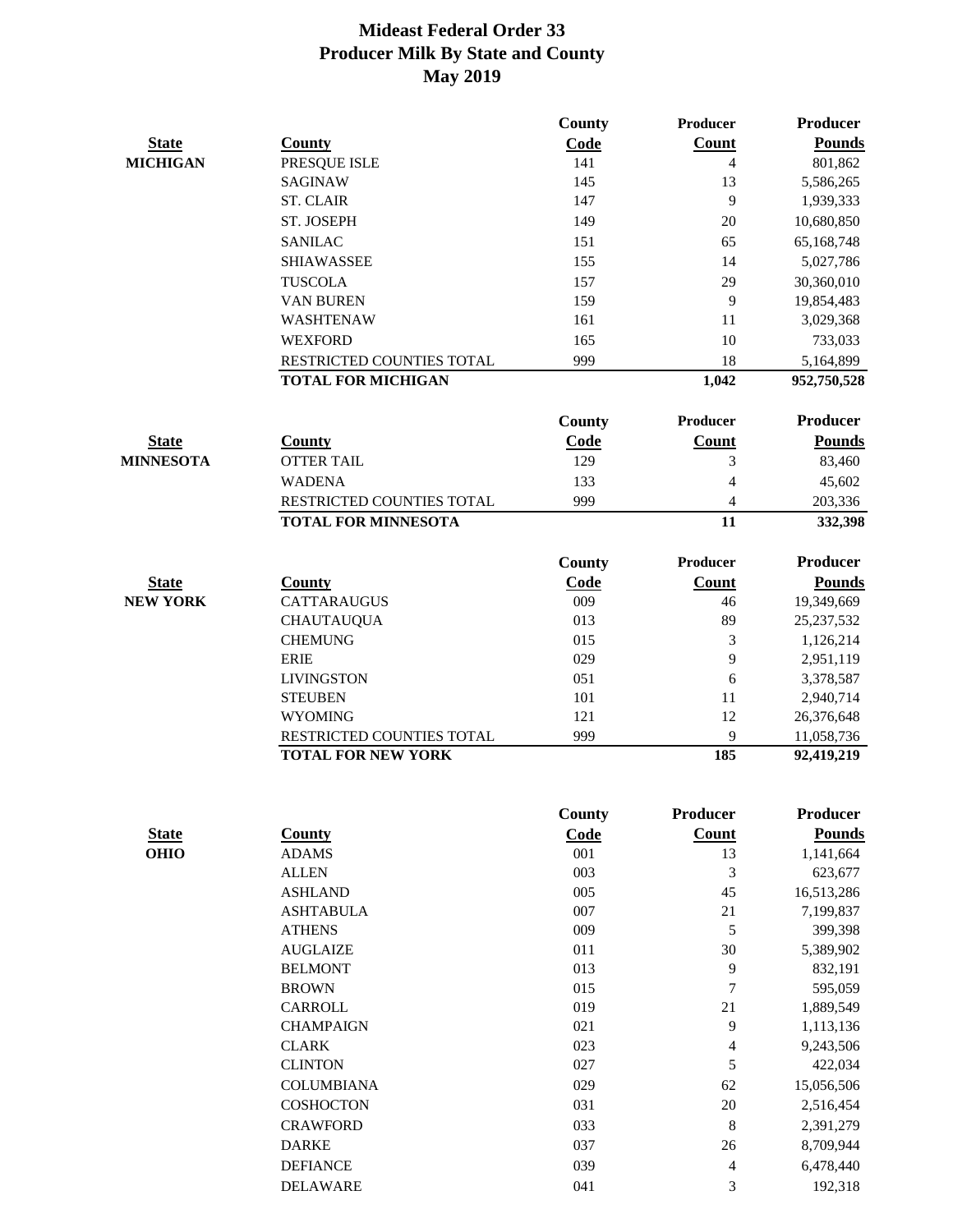| <b>State</b> | <b>County</b>               | County<br>Code | Producer<br><b>Count</b> | Producer<br><b>Pounds</b> |
|--------------|-----------------------------|----------------|--------------------------|---------------------------|
|              | <b>FAIRFIELD</b>            | 045            | 6                        | 439,467                   |
|              | <b>FAYETTE</b>              | 047            | 4                        | 1,088,787                 |
|              | <b>FULTON</b>               | 051            | 6                        | 5,901,783                 |
|              | <b>GEAUGA</b>               | 055            | 41                       | 4,781,652                 |
|              | <b>GREENE</b>               | 057            | $\overline{\mathbf{4}}$  | 1,292,219                 |
|              | <b>HANCOCK</b>              | 063            | 3                        | 1,213,841                 |
|              | <b>HARDIN</b>               | 065            | 9                        | 15,428,058                |
|              | <b>HARRISON</b>             | 067            | 4                        | 390,979                   |
|              | <b>HIGHLAND</b>             | 071            | 28                       | 2,758,382                 |
|              | <b>HOLMES</b>               | 075            | 136                      | 14,521,588                |
|              | <b>HURON</b>                | 077            | 40                       | 7,245,757                 |
|              | <b>JACKSON</b>              | 079            | 4                        | 104,442                   |
|              | <b>JEFFERSON</b>            | 081            | 7                        | 741,734                   |
|              | <b>KNOX</b>                 | 083            | 26                       | 8,983,448                 |
|              | <b>LICKING</b>              | 089            | 9                        | 7,967,323                 |
|              | <b>LOGAN</b>                | 091            | 26                       | 4,504,637                 |
|              | <b>LORAIN</b>               | 093            | 12                       | 1,447,403                 |
|              | <b>MADISON</b>              | 097            | $\overline{7}$           | 14,330,235                |
|              | <b>MAHONING</b>             | 099            | 23                       | 8,971,649                 |
|              | <b>MEDINA</b>               | 103            | 15                       | 3,257,844                 |
|              | <b>MEIGS</b>                | 105            | 5                        | 484,599                   |
|              | <b>MERCER</b>               | 107            | 77                       | 29,948,818                |
|              | <b>MIAMI</b>                | 109            | $\overline{7}$           | 631,618                   |
|              | <b>MONROE</b>               | 111            | $\sqrt{6}$               | 587,442                   |
|              | <b>MORGAN</b>               | 115            | $\overline{7}$           | 1,717,265                 |
|              | <b>MORROW</b>               | 117            | 8                        | 2,894,140                 |
|              | <b>MUSKINGUM</b>            | 119            | 10                       | 1,254,317                 |
|              | <b>PAULDING</b>             | 125            | 5                        | 19,581,282                |
|              | <b>PICKAWAY</b>             | 129            | $\sqrt{6}$               | 3,946,033                 |
|              | <b>PORTAGE</b>              | 133            | $\,8$                    | 3,193,212                 |
|              | <b>PREBLE</b>               | 135            | $\overline{7}$           | 1,219,268                 |
|              | <b>PUTNAM</b>               | 137            | 9                        | 6,956,149                 |
|              | <b>RICHLAND</b>             | 139            | 105                      | 12,838,170                |
|              | <b>ROSS</b>                 | 141            | 10                       | 907,142                   |
|              | <b>SANDUSKY</b>             | 143            | 7                        | 552,793                   |
|              | <b>SHELBY</b>               | 149            | 34                       | 8,656,589                 |
|              | <b>STARK</b>                | 151            | 56                       | 14, 182, 778              |
|              | <b>TRUMBULL</b>             | 155            | 19                       | 4,325,751                 |
|              | TUSCAWARAS                  | 157            | 119                      | 9,088,455                 |
|              | <b>UNION</b>                | 159            | 7                        | 1,024,312                 |
|              | VAN WERT                    | 161            | 6                        | 8,229,311                 |
|              | <b>WASHINGTON</b>           | 167            | 15                       | 1,974,613                 |
|              |                             |                |                          |                           |
|              | <b>WAYNE</b><br><b>WOOD</b> | 169            | 185                      | 59,859,041                |
|              | <b>WYANDOT</b>              | 173<br>175     | 4<br>5                   | 6,247,716<br>692,339      |
|              |                             |                |                          |                           |
|              | RESTRICTED COUNTIES TOTAL   | 999            | 30                       | 29,926,551                |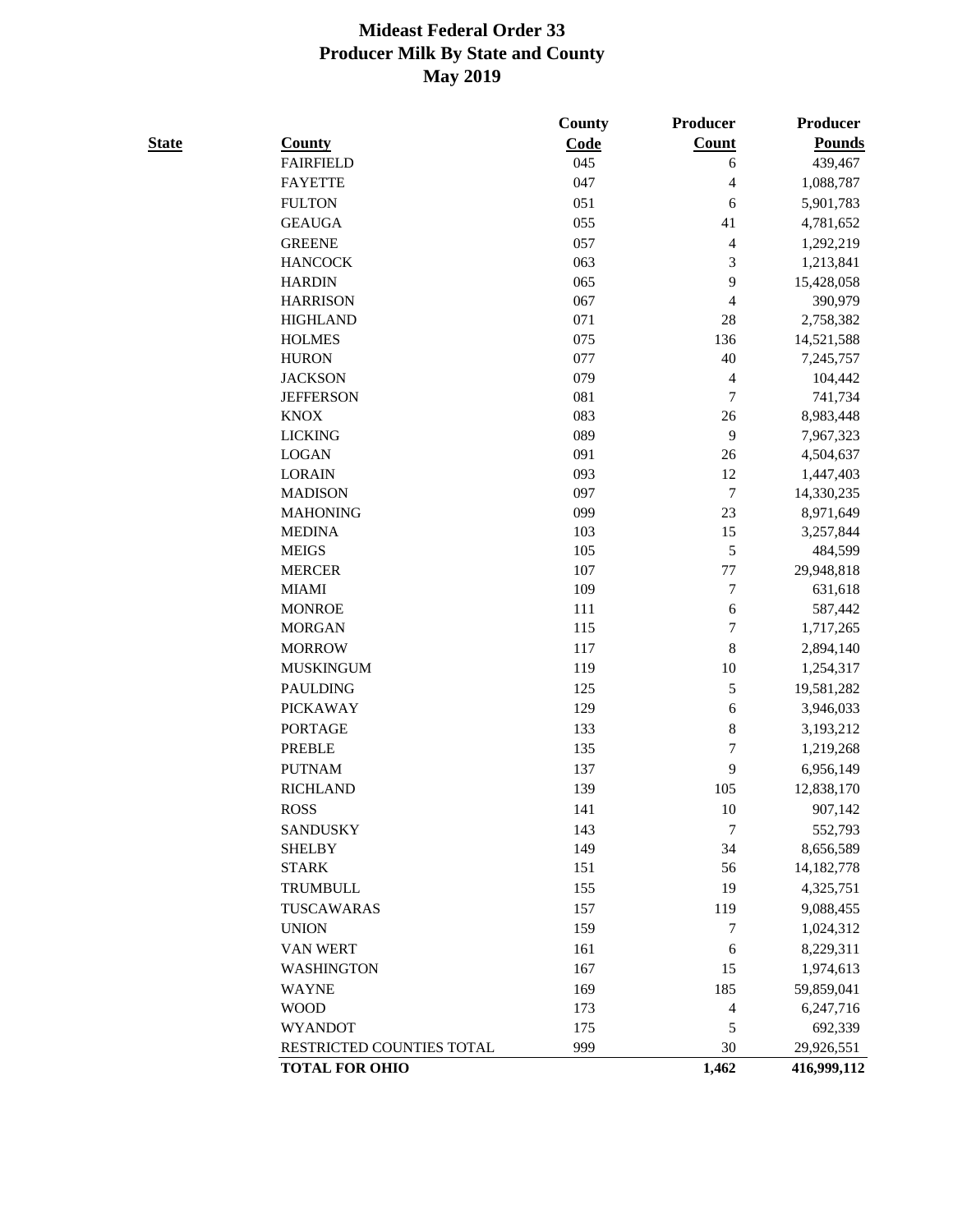|                     |                               | <b>County</b> | <b>Producer</b> | <b>Producer</b> |
|---------------------|-------------------------------|---------------|-----------------|-----------------|
| <b>State</b>        | <b>County</b>                 | Code          | Count           | <b>Pounds</b>   |
| <b>PENNSYLVANIA</b> | <b>ARMSTRONG</b>              | 005           | 19              | 2,969,102       |
|                     | <b>BEAVER</b>                 | 007           | 19              | 1,166,008       |
|                     | <b>BEDFORD</b>                | 009           | 3               | 13,048          |
|                     | <b>BLAIR</b>                  | 013           | 6               | 139,141         |
|                     | <b>BRADFORD</b>               | 015           | 10              | 1,692,965       |
|                     | <b>BUTLER</b>                 | 019           | 23              | 3,714,757       |
|                     | <b>CAMBRIA</b>                | 021           | 8               | 1,913,735       |
|                     | <b>CENTRE</b>                 | 027           | 7               | 574,076         |
|                     | <b>CLARION</b>                | 031           | 20              | 2,527,167       |
|                     | <b>CLEARFIELD</b>             | 033           | 10              | 934,792         |
|                     | <b>CLINTON</b>                | 035           | 9               | 54,109          |
|                     | <b>COLUMBIA</b>               | 037           | 13              | 565,430         |
|                     | <b>CRAWFORD</b>               | 039           | 98              | 18,652,754      |
|                     | <b>ELK</b>                    | 047           | $\,8\,$         | 562,120         |
|                     | <b>ERIE</b>                   | 049           | 43              | 4,602,893       |
|                     | <b>FAYETTE</b>                | 051           | 20              | 2,303,804       |
|                     | <b>FOREST</b>                 | 053           | 3               | 248,129         |
|                     | <b>HUNTINGDON</b>             | 061           | $\overline{4}$  | 155,569         |
|                     | <b>INDIANA</b>                | 063           | 40              | 7,088,260       |
|                     | <b>JEFFERSON</b>              | 065           | 23              | 2,387,851       |
|                     | <b>LANCASTER</b>              | 071           | 5               | 185,591         |
|                     | <b>LAWRENCE</b>               | 073           | 29              | 6,538,671       |
|                     | <b>MERCER</b>                 | 085           | 51              | 6,983,779       |
|                     | <b>MONTOUR</b>                | 093           | 3               | 172,903         |
|                     | <b>SOMERSET</b>               | 111           | 84              | 5,713,462       |
|                     | <b>VENANGO</b>                | 121           | 6               | 873,942         |
|                     | <b>WARREN</b>                 | 123           | 27              | 3,921,175       |
|                     | <b>WASHINGTON</b>             | 125           | 19              | 2,477,202       |
|                     | WESTMORELAND                  | 129           | 34              | 5,372,333       |
|                     | RESTRICTED COUNTIES TOTAL     | 999           | 12              | 1,043,083       |
|                     | <b>TOTAL FOR PENNSYLVANIA</b> |               | 656             | 85,547,851      |
|                     |                               | County        | <b>Producer</b> | <b>Producer</b> |
| <b>State</b>        | County                        | <b>Code</b>   | Count           | <b>Pounds</b>   |
| <b>VIRGINIA</b>     | <b>FRANKLIN</b>               | 067           | 15              | 1,966,949       |
|                     | <b>ROCKINHAM</b>              | 165           | 12              | 723,708         |
|                     | <b>HARRISONBURG</b>           | 660           | $\overline{4}$  | 119,220         |
|                     | RESTRICTED COUNTIES TOTAL     | 999           | 14              | 2,456,104       |
|                     | <b>TOTAL FOR VIRGINIA</b>     |               | 45              | 5,265,981       |
|                     |                               |               |                 |                 |
|                     |                               | <b>County</b> | <b>Producer</b> | Producer        |

|               |                                  | County      | Proqueer | <b>Producer</b> |
|---------------|----------------------------------|-------------|----------|-----------------|
| <b>State</b>  | Countv                           | <b>Code</b> | Count    | <b>Pounds</b>   |
| WEST VIRGINIA | <b>MASON</b>                     | 053         |          | 216,693         |
|               | <b>OHIO</b>                      | 069         |          | 161,115         |
|               | <b>PRESTON</b>                   | 077         |          | 607,040         |
|               | <b>RESTRICTED COUNTIES TOTAL</b> | 999         | 12       | 677,618         |
|               | <b>TOTAL FOR WEST VIRGINIA</b>   |             | 25       | 1,662,466       |